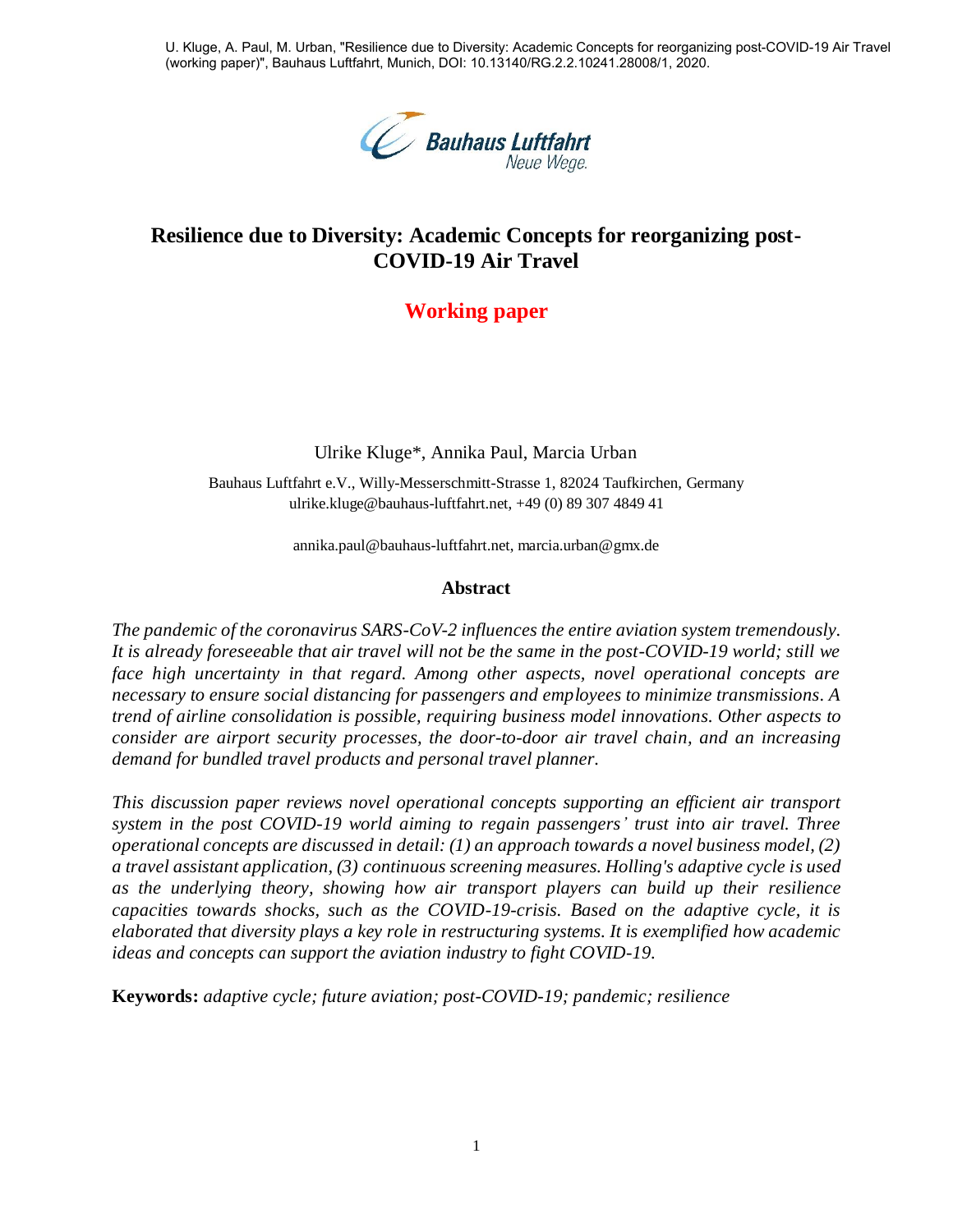### **1. Introduction**

The coronavirus SARS-CoV-2 pandemic influences industries, humans, and everyday lives around the world. Globally, more than 18 million people are infected<sup>1</sup> by the coronavirus at the beginning of August 2020, with infection rates still growing daily (Johns Hopkins University, 2020). The World Conference on Transport Research Society labels the crisis as *" [...] clearly the biggest social and economic shock since the Great Depression"* (WCTRS, 2020), also affecting the air transport system tremendously. Compared to last year, global flight activities were in spring 2020 decreased by around 80%<sup>2</sup> (IATA, 2020; Pearce, 2020b; SITA, 2020), showing the direct impact of the pandemic on the air transport network. Over 65.5 million direct and indirect jobs are connected to this very sector (Air Transport Action Group (ATAG), 2018). At the same time, air travel can contribute to the global spread of the coronavirus (Daon, Thompson, & Obolski; Gold et al., 2019).

The long-term implications of this crisis are still uncertain. We do not know how flight patterns and travel behavior of passengers might change in the end. The World Health Organization (WHO) warns of the coronavirus that might not go away and develops the status of an endemic (WHO, 2020a). Conversely, we do know that airlines need to operate cost-efficiently, consider increasing safety and security requirements, but also have to keep environmental goals in mind (SITA, 2020). Novel operational concepts and supporting activities are necessary to ensure social distancing for passengers and employees to avoid contamination and minimize infection rates. At the same time, players are predicted to leave the market and the trend of airline consolidation is possible, requiring new business model approaches. Over 200 airlines are headquartered in Europe with the top 20 players already covering  $70\%$  of the total offered seats<sup>3</sup> (OAG Official Airline Guide, 2018). Hence, there is a long tail of relatively small airlines, which might not survive the crisis and merge with larger players on the market. Acquisitions but also market stimulation packages are, however, also a chance for businesses to reorganize.

Questions arise how post-COVID-19 air travel could possibly look like; and which concepts and ideas can support cost-efficient, safe, and environmentally friendly operations. First official

 $\overline{a}$ 

<sup>&</sup>lt;sup>1</sup> Including confirmed cases and recovered cases.

 $2$  Spring 2020 vs. spring 2019.

<sup>3</sup> Based on schedules flight data 2018.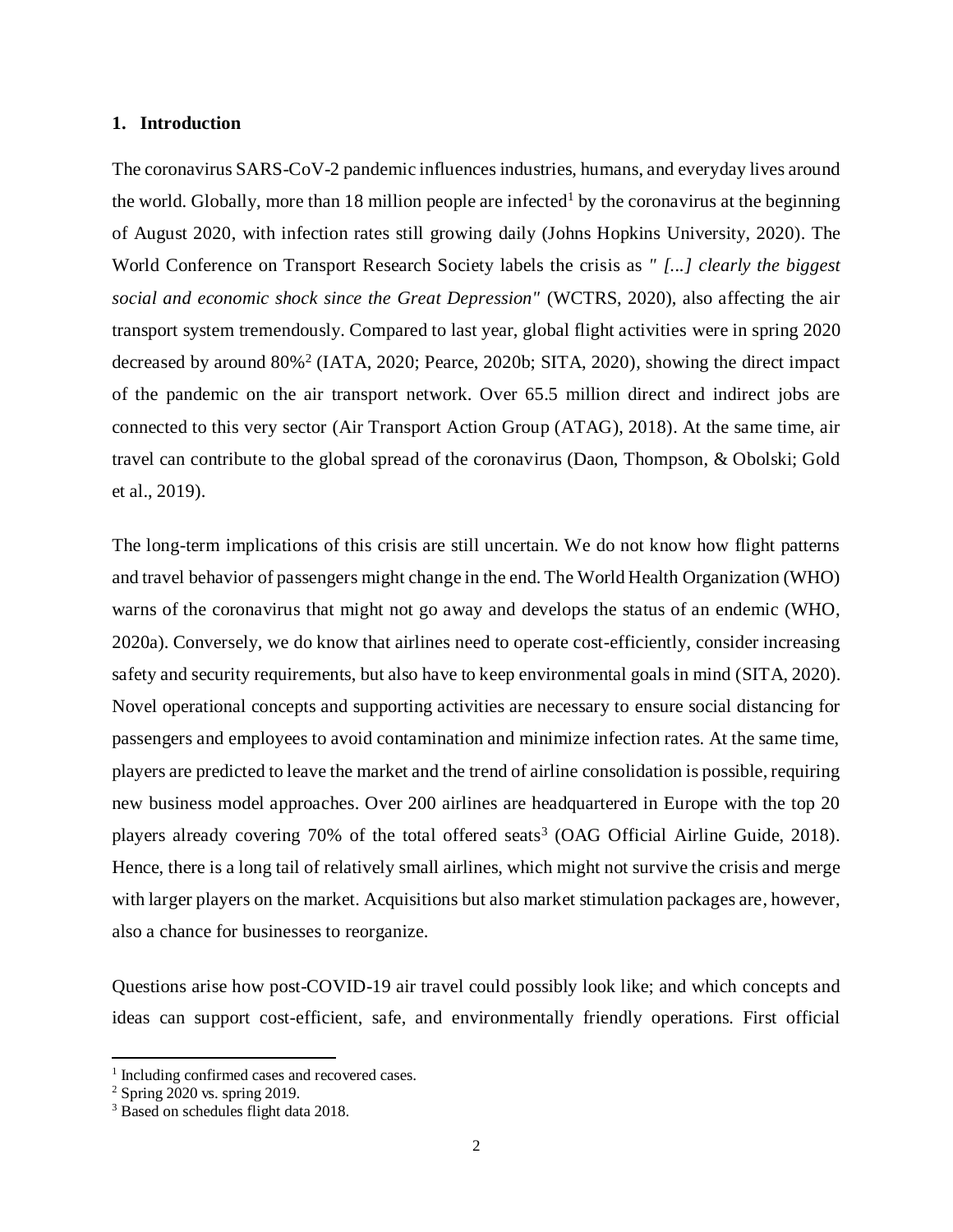guidelines, covering some requirements, are already provided by international associations (IATA, 2020; WHO, 2020b). This discussion paper elaborates on novel operational concepts developed by scholars. We aim to shed some light for two pressing challenges: *how can the air transport system reorganize to regain passengers' trust, and how to keep operations running in the post-COVID-19 world.*

The paper aims to show that academic work can also provide support to innovate, adapt and emerge successfully from exogenous shocks, taking the COVID-19 pandemic as an example. As an underlying theory, we use the theoretical framework of resilience theory provided by Holling (Holling, 2001), which is presented in Section 2. Next to many solution proposals, three operational concepts are outlined in more detail in Section 3: (1) a novel business model approach, (2) a travel assistant application, (3) a concept for continuous screening measures. A discussion and further research are delineated in Section 4. Section 5 concludes this paper.

#### **2. Resilience dynamics: infinite adaptive cycle**

Systems, such as the air transport system, are constantly changing in a non-linear way. To understand the resilience of a system towards crises, we apply the resilience theory by Holling (2001)<sup>4</sup> using systems thinking. Holling describes resilience as the *"[…] never-ending adaptive cycle of growth, accumulation, restructuring, and renewal"* (p. 392). These four phases (Fig. 1) for undergoing change are defined as (r) exploitation, (K) conservation, (Ω) release, and (α) reorganization. Originally coming from the field of ecology, Holling's resilience concept is also discussed in the light of social systems (Amundsen, 2012; Fath, Dean, & Katzmair, 2015). In the context of this paper, we apply the adaptive cycle metaphor to the air transport system.

 $\overline{a}$ 

<sup>4</sup> An in-depth discussion of the model can be found in Holling (2001).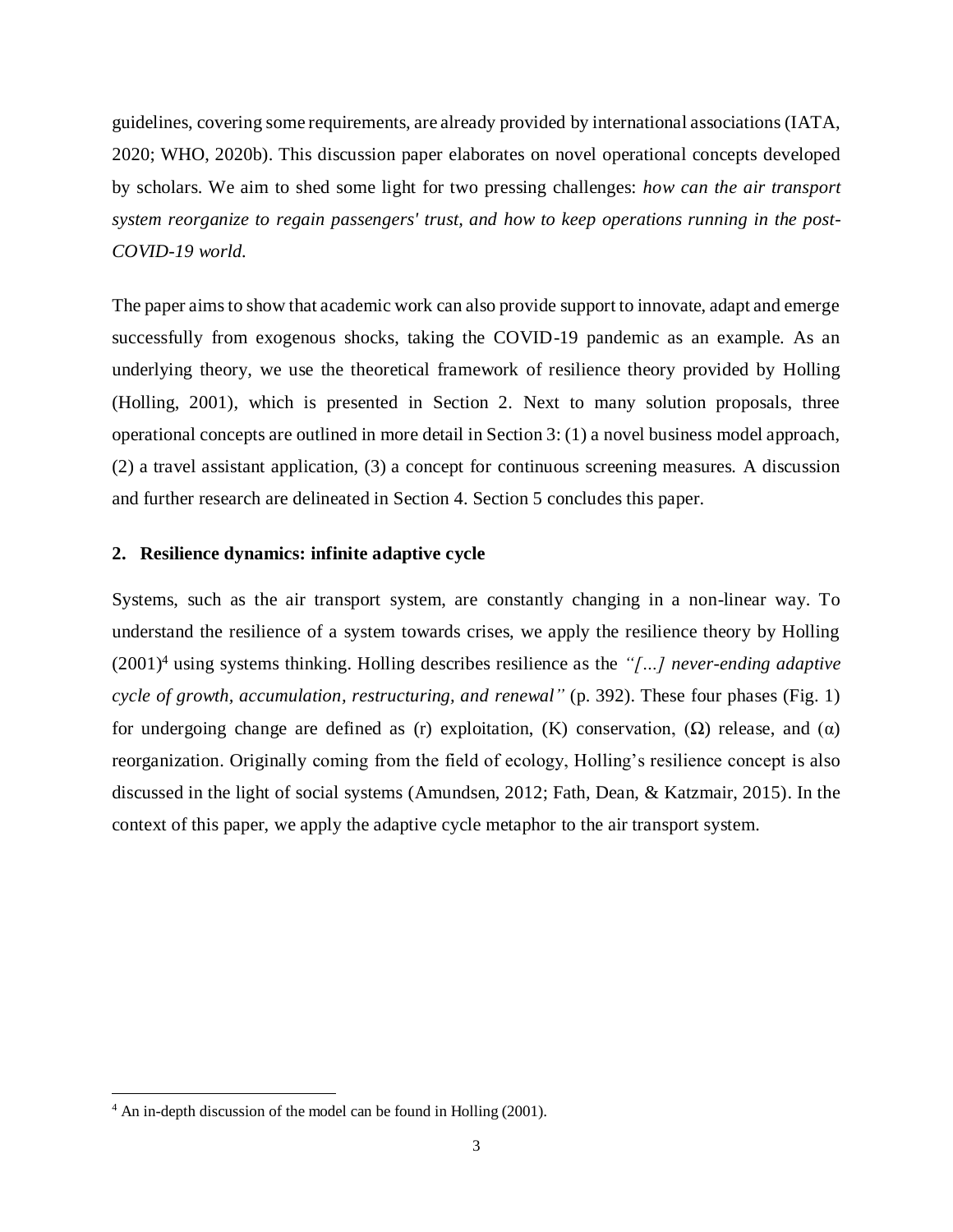

*Figure 1: Four phases of the adaptive cycle (adapted from Holling, 2001, pg. 394).*

Holling defines resilience to be achieved by adaptive capacities. We assume that the air transport system is currently in the stage of  $(\Omega)$  release, facing extreme disturbances due to the COVID-19 crisis and the direct and indirect implications on air travel. The system in this phase needs to survive while maintaining its vital functions (Fath, Dean, & Katzmair, 2015). From Holling's perspective, actors in the system can also define a crisis as an opportunity for innovation and restructuring, entering the next phase of  $(\alpha)$  reorganization.

To reach the next phase and overcome the crisis, it is advised by theory to seek input from various resources and to leverage diversity. One approach to put that thought into practice is, as we argue, to seek support from academia. Other research already explored the positive relationship between organizational resilience capacity and internal work unit diversity (Duchek, Raetze, & Scheuch, 2019). Hence, we argue to leverage diversity of sources for developing novel operational concepts, such as by seeking support from academia.

The examples below shall provide thoughts how the air transport system can work forward using the theory of the adaptive cycle with insights from academic work. In the next section, we discuss how such opportunities can be a rethinking of the airline business model (example one), the use of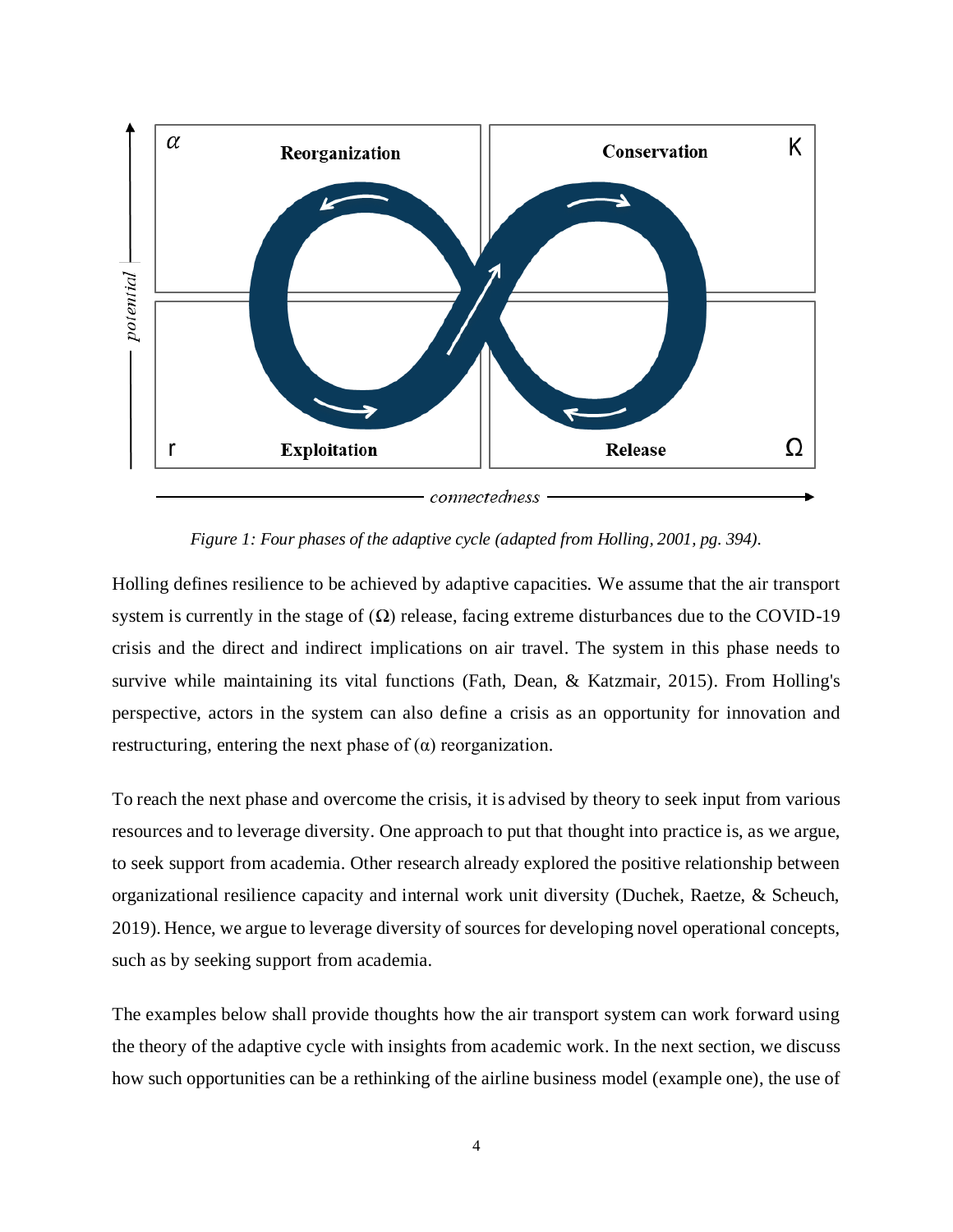passenger mobile applications in the light of post-COVID-19 travel (example two), and operational health concepts (example three).

## **3. Innovation and restructuring of the air transport system (operational concepts)**

The industry side has also reacted in different ways to enable air travel in the post-COVID-19 world in line with health and hygiene requirements, such as masks on board, keeping the middle seat free, or transforming the cabin for cargo operations (IATA, 2020b; STAT Trade Time, 2020). The following section proposes possible operational solutions developed by academics.

#### *3.1 Example one: novel business model approach*

Since the airline sector may be subject to significant changes and challenges as discussed in the introduction, new approaches to rethink existing business models can exhibit several opportunities. With severe overcapacities as well as many players leaving the market already today or in the near future, new models that ensure a competitive market and economic-feasible operations are required. Most recent data shows the steep decline in Revenue Passenger Kilometers (RPK) and the very slow recovery path within the first months of 2020. Forecasts by the International Air Transport Association (IATA) further predict pre-pandemic RPK levels not to be attained before 2024 (International Air Transport Association (IATA), 2020), thus severely affecting airlines' revenues now and in the future. More bankruptcies and increased market consolidation on the airline market are consequences of this.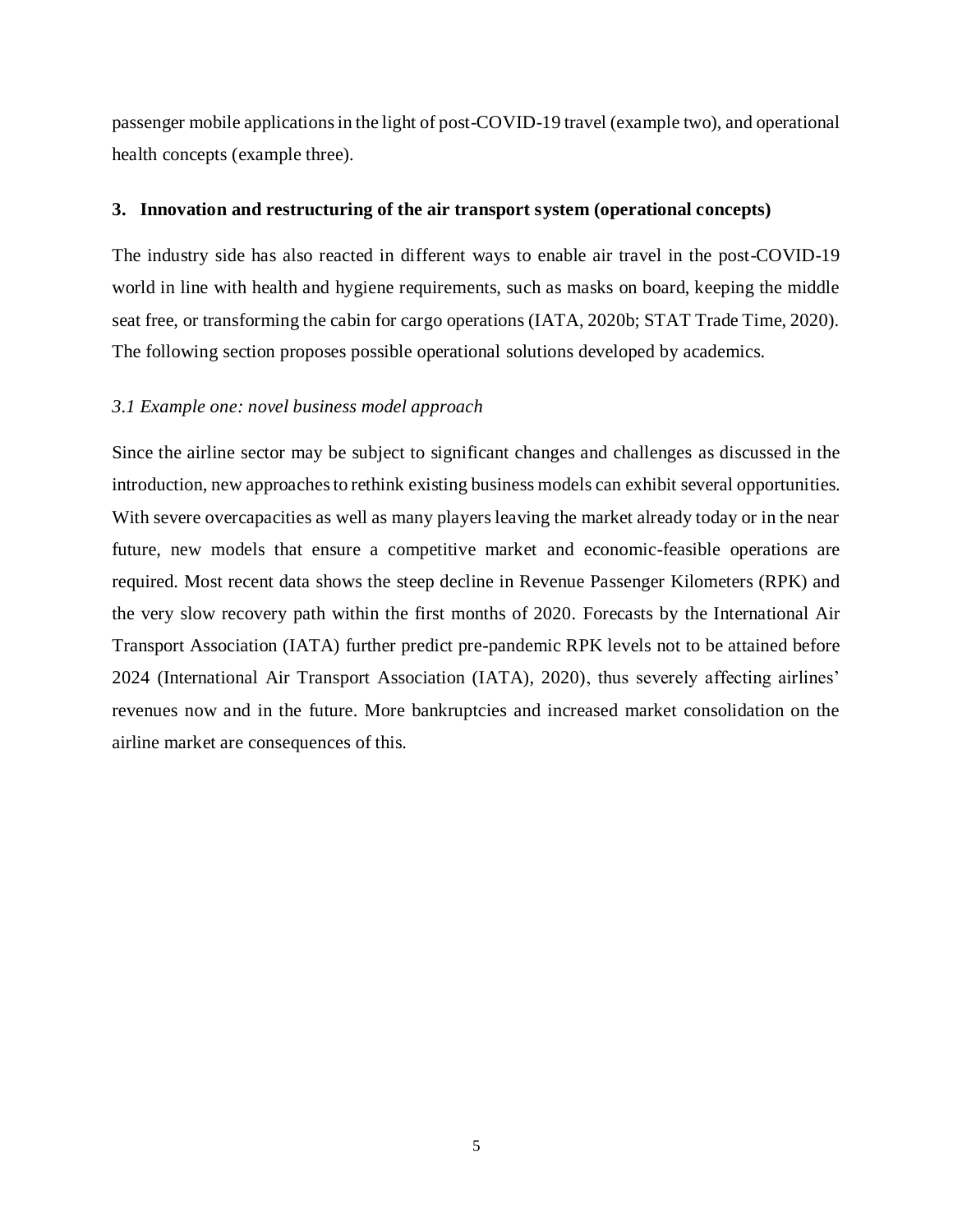

*Figure 2: Revenue Passenger Kilometer growth by region (source: International Air Transport Association (IATA), 2020).*

Furthermore, an analysis of current load factors shows that these are at historically low levels with 62.9% domestically in June and 38.9% internationally, on average (Pearce, 2020a).



*Figure 3: Average aircraft load factors across regions (June 2019 vs. June 2020) (source: (Pearce, 2020a).*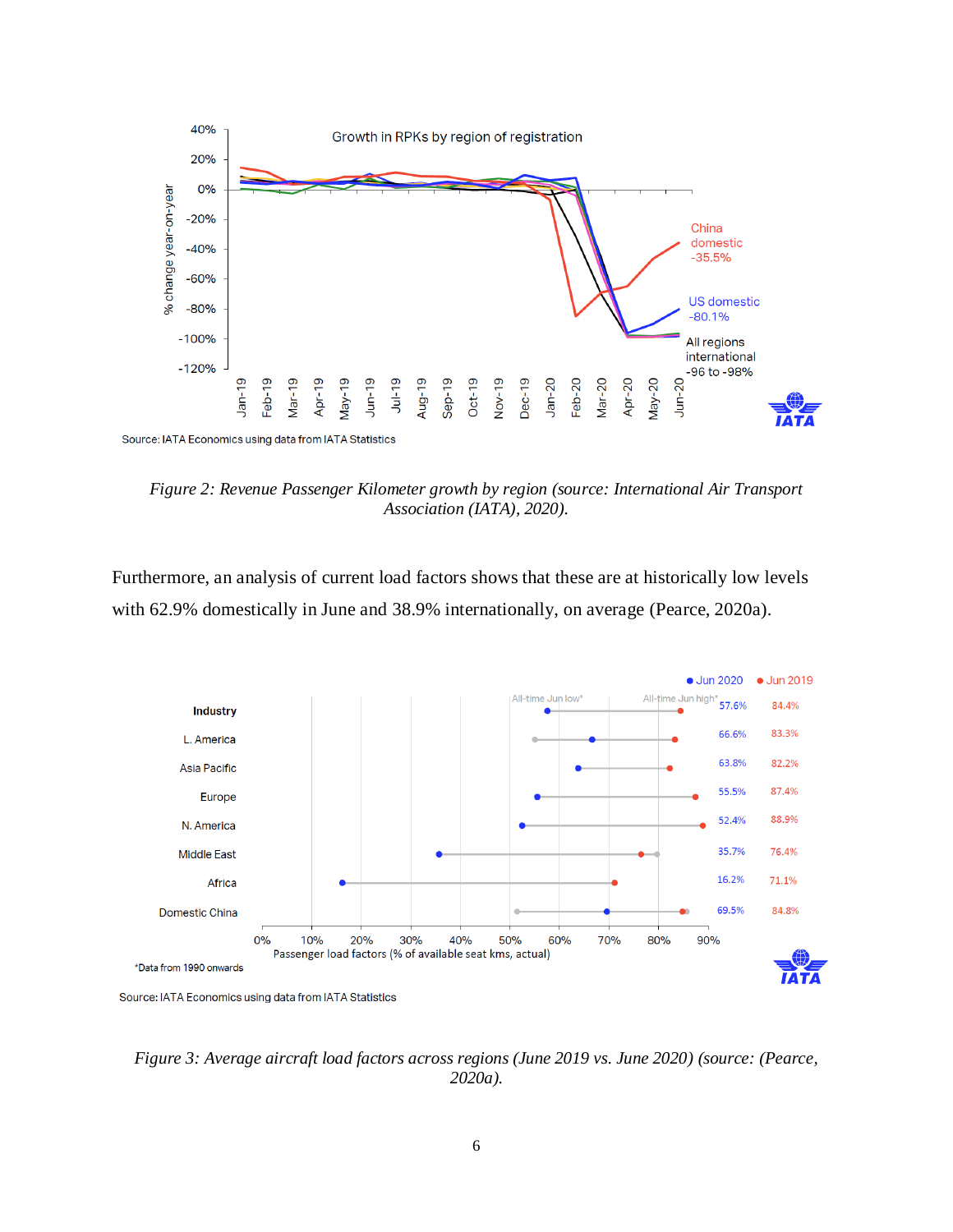One major challenge in the coming years will be the efficient use of available capacities across airlines. Introducing a sharing platform, as depicted in Figure 4, and moving away from the current airline-aircraft ownership model can lead to a better use of aircraft capacities<sup>5</sup> (Plötner, Rothfeld, Urban, & Hornung, 2017a; Plötner, Urban, & Hornung, 2017b; Steinweg et al., 2020). In other words and given uncertainties in travel demand and travel patterns, a novel business model can support efficient operations of aircrafts in the post-COVID-19 world.



*Figure 4: Elements of a seat exchange platform in aviation (source: Paul et al., 2019).*

On the long-haul market, for example, the analysis of passenger load factors on airline level shows that, on average, 20% of seats were already empty pre-COVID-19 (Sabre Data & Analytics Market Intelligence, 2016). Due to the pandemic, the load factors have steeply declined as highlighted in Figure 3. Pooling the post-COVID-19 demand in a better way may therefore enable a more efficient use of available capacities, and exhibits an approach to deal with uncertain air travel

<sup>5</sup> These aspects have been addressed in the Bauhaus Luftfahrt Hy-ShAir project; more information can be accessed here: *https://www.bauhaus-luftfahrt.net/en/topthema/hy-shair/.*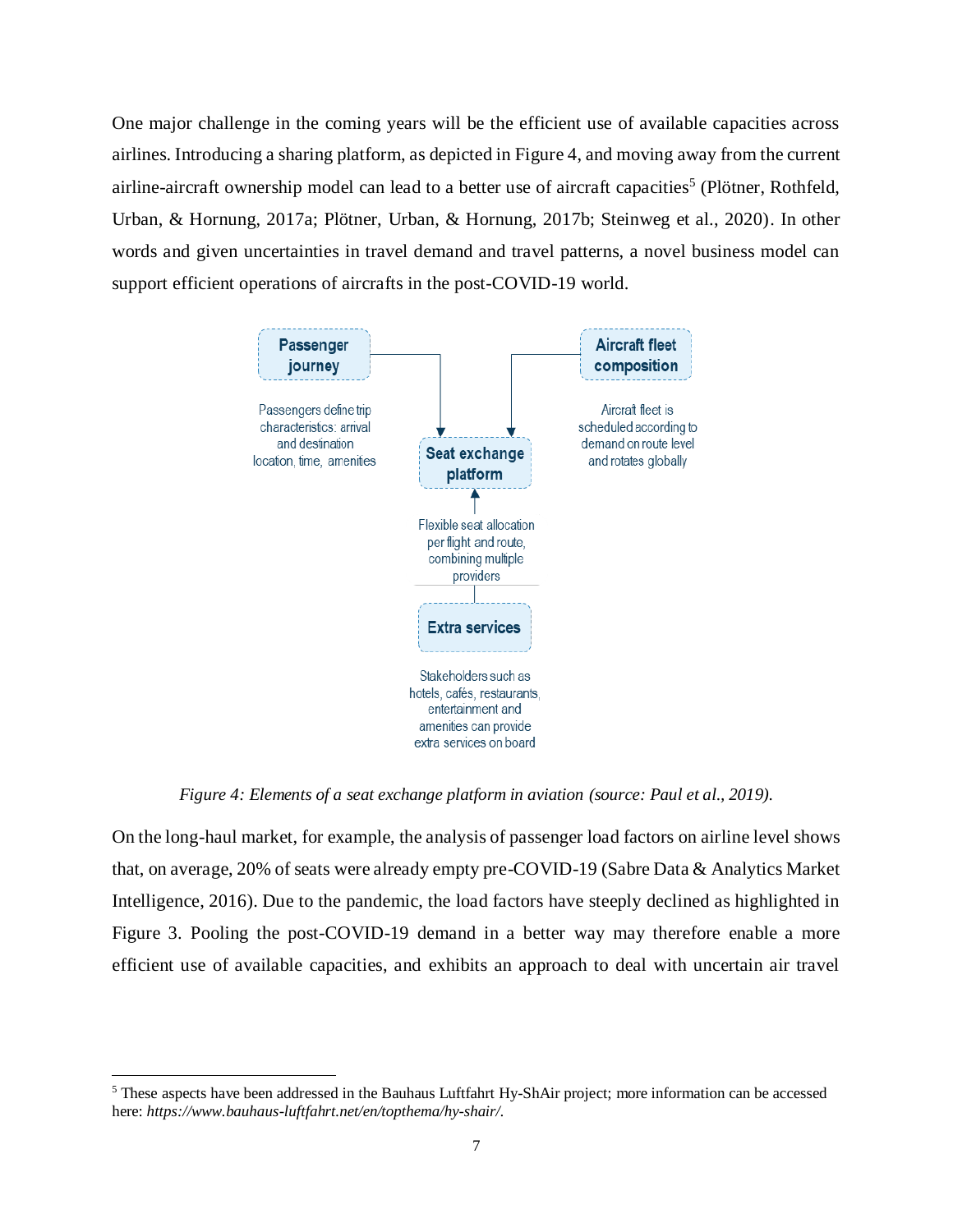demand in the near future. This can be enabled by introducing sharing concepts as they are applied in other (transport) sectors, e.g. car or ride sharing.

The main element of such a new approach in the aviation sector would be the introduction of a seat exchange platform. Aircraft and seat capacities are not operated by individual airlines but shared via a common platform. Seats on a flight can hence be rented by different providers and then sold to passengers. These define their journey by determining their origin and destination; demand between these points is then pooled across multiple providers in order to obtain high aircraft utilization on a route. Those aircraft types can be employed that best fit the required range and passenger capacities, thus enabling a more flexible allocation of resources. An airline does not have to own or lease a whole range of assets, i.e. a diverse aircraft fleet, in order to operate short and long-haul connections (Steinweg et al., 2020). Sharing aircraft across providers in a much more flexible way than we see today may therefore be a feasible business option to be considered post-COVID-19, and potentially reduce the associated risks for individual operators. A first step towards this would be to understand in a detailed way the requirements towards and changes of today's system.

Considering the long-haul market one more time, flexibility of aircraft design in terms of cabin layout for passengers and cargo may become even more important in the future. In the phase of the pandemic, connecting regions by supplying medical products and equipment is of utmost importance. Being able to use aircraft capacities for these services can ensure some business for individual airlines. The adjustment of these capacities in terms of passenger cabins may provide new opportunities in the future as well. A 3-deck passenger concept<sup>6</sup>, for example, can include two upper-decks with passenger seating space, and a lower-deck cargo compartment being used for additional passenger services such as sleeping cabins, family areas or working spaces (Paul et al., 2019). These lower deck services can be offered in containers which could be exchanged, just like today, at the airport and those services can be included which meet the demand of passengers on board. Introducing more flexibility in the types of services offered during the flight may also reduce some risk for providers in times of exogenous shocks.

<sup>&</sup>lt;sup>6</sup> A 3-deck configuration is not necessary for the use of the underfloor. For instance, in the A340-600 at LH there are toilets in the underfloor.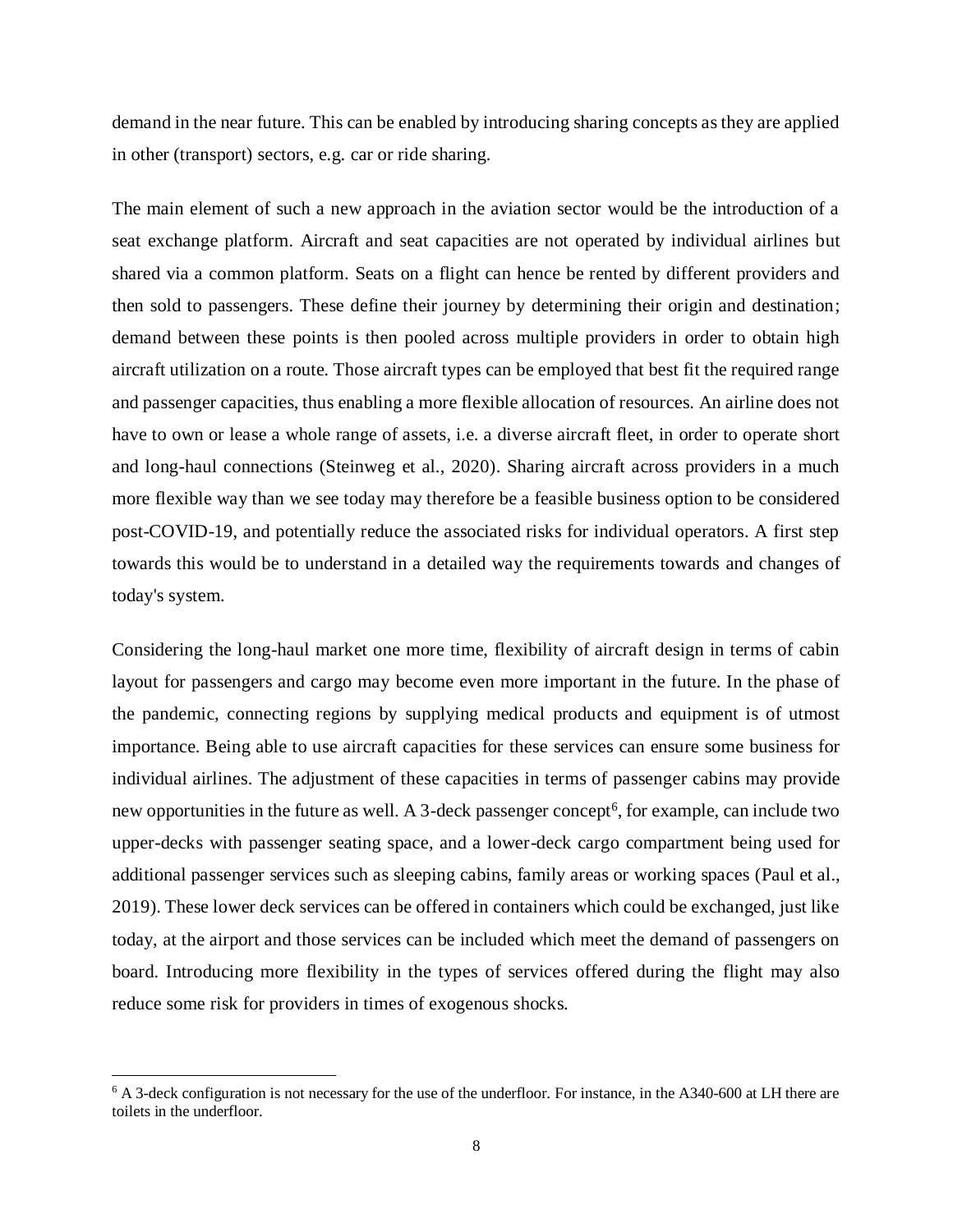#### *3.2 Example two: mobility integrator reducing touch points*

Other aspects to study are entire door-to-door (D2D) air travel chains with regard to bundled travel products and the reduction of touch points for the demand side. Considering air passengers' D2D travel is predicted to become increasingly important in the future, along with the digitalization and personalization of the journey (Kluge, Ringbeck, & Spinler, 2020). Supporting the D2D travel experience, mobility integrators allow passengers to conduct several travel tasks and duties in one application (Schulz, Gewald, & Böhm, 2018). Such travel applications can be installed on personal devices, only accessible by passengers. Tasks such as booking, check-in, rebooking, itinerary search, checking flight status, updates on queues status, booking on-board services, and others can be conducted at own pace and remotely (Höser & Kluge, 2020). Such applications reduce touch points and human contact for the demand side and hence the contamination and infection rate. It is also possible to create the entire travel chain according to certain criteria (low number of persons per compartment/ trip, warnings if airport access and egress modes (trains, busses) are overcrowded, avoiding transfers, etc.), increasing passengers' safety throughout the journey.

Several applications supporting these services are already on the market today. Höser and Kluge (2020) propose a theoretical concept for a Virtual Travel Assistant (VTA) covering the entire doorto-door air travel chain. Originally developed to support intermodal and seamless air travel, the proposed solution can be of high relevance for post-COVID-19 air travel. Using advancements in modularization, local computation, and network monitoring, the VTA focuses strongly on users' privacy, aiming to integrate the entire travel chain and to provide as much remote travel services as possible. Without only focusing on air travel, passengers benefit from a touchless journey, starting when leaving their homes or accommodations to travel to the airport. Main pillars and solution building blocks of the VTA-concept are summarized in Figure 3.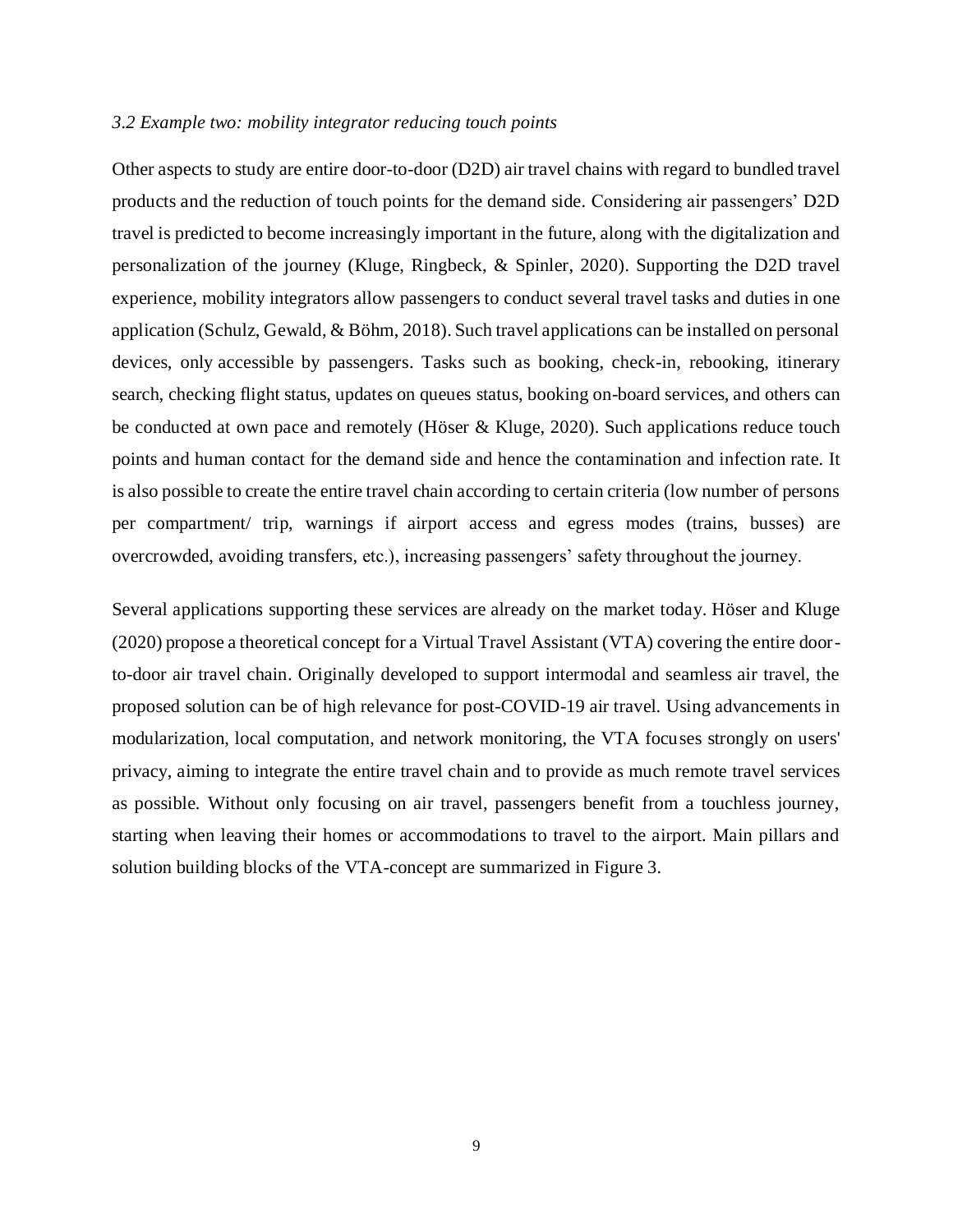

*Figure 5: Main pillars of the VTA-concept (source: Höser & Kluge, 2020, pg. 11).*

In the light of possible required personal data (such as by launching concepts like the health passport), preserving passengers' privacy can become a main requirement for mobility integrators and of upmost importance for the demand side. The VTA-concept will allow keeping the data integrity of passengers. Mobility applications of that kind could be one way to regain passengers' trust into air travel as passengers have control over the own journey planning and personal data, while reducing touch points to a minimum. Airlines and airports can be in touch with travelers while keeping the required social distance. This would also allow all providers along the travel chain to communicate with their passengers in case of delays, disruptions, or even positive COVID-19 cases (identified after the travel). Such infection-risk applications for the latter case are currently available within some European countries, however, these are currently not linked with each other, cannot communicate or share data.

# *3.3 Example three: operational health concepts*

Within the last example, it is elaborated which aspects the air transport system could learn from former pandemic crises and related academic studies conducted on these very shocks.

#### *3.3.1 Air passenger screening concept*

Experience from previous epidemics and pandemics reveal valuable lessons learned for air transport despite the impact from COVID-19 being unprecedented. A retrospective study on the H1N1 influenza (swine flu) pandemic sheds light on potential strategies of air passenger screening (Khan et al., 2013). At an early stage of a pandemic, global regions with a high-risk level need to introduce an exit screening of air travelers and cooperate with other airports to implement an entry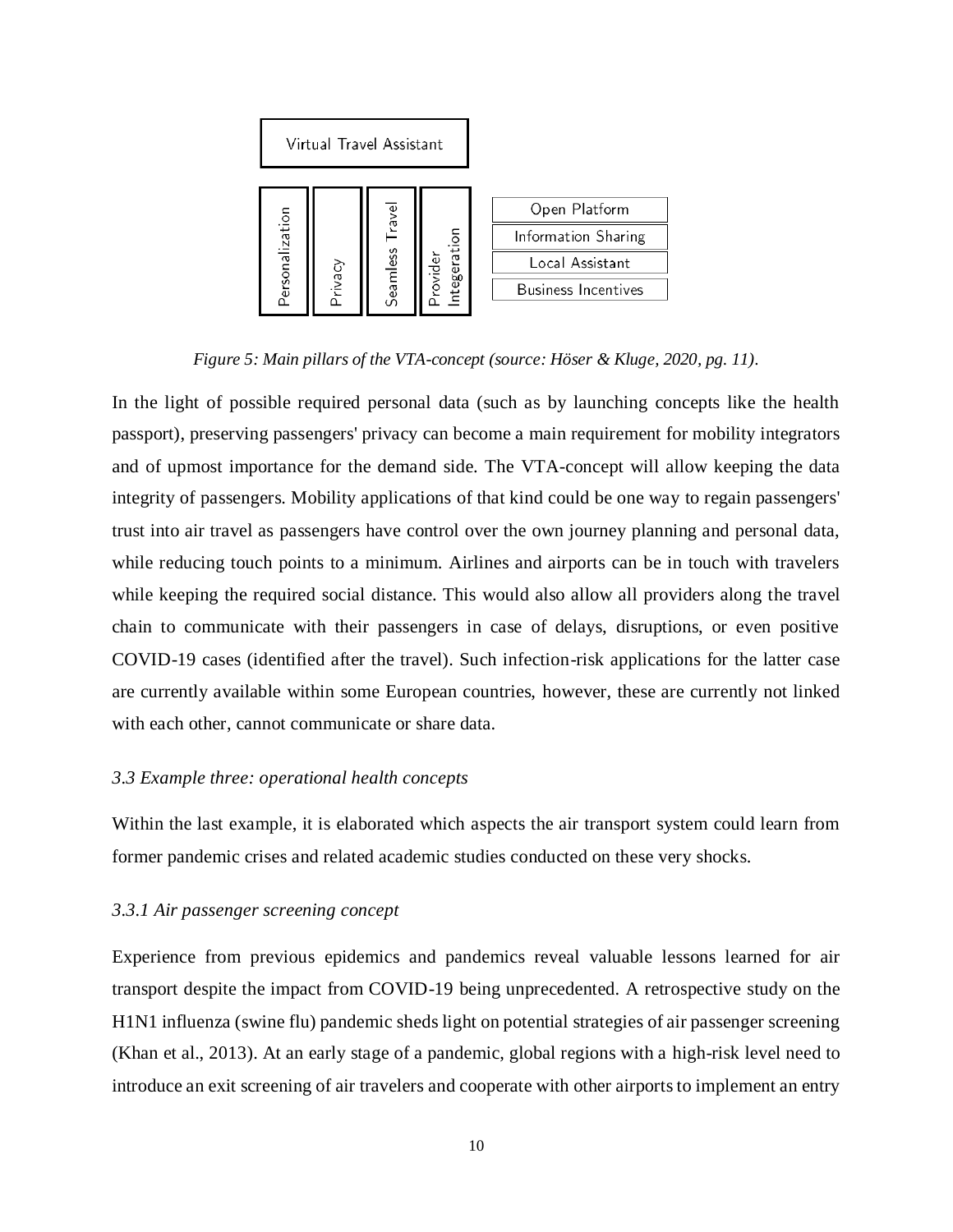screening for all flights simultaneously, which arrive from a high-risk region. Additionally, it is beneficial to introduce an indiscriminate entry screening at all international airports to extensively monitor the pandemic spread at the most important air transport hubs (Khan et al., 2013).



*Figure 6: Conceptual framework for the airport-based screening of travelers for infectious diseases (source: Kahn et al., 2013, p. 369).*

During the introduction of air traveler screening activities, it is crucial to identify the busiest airports within the network and initiate screening there first. If the 50 busiest airports introduce air traveler screening activities at an early stage of a pandemic, the resulting positive effect on slowing the pandemic spread may almost equal the effect when all airports implement such a measure (Hsu & Shih, 2010). Costs for such measures, which will be higher at large airports compared with smaller regional airports, need to be taken into account in a mitigation strategy for potential future pandemics.

## *3.3.2 Travel restrictions*

Several studies on air travel restrictions have investigated the impact on a pandemic disease spread before and after the occurrence of H1N1 influenza (Bajardi et al., 2011; Epstein et al., 2007). They conclude that air travel restrictions only have a limited impact on slowing the spread of a virus by up to two weeks (Bajardi et al., 2011). Only a drastic reduction of air transport volumes, similar ranges as we currently observe during the first phase of the COVID-19 crisis in 2020, would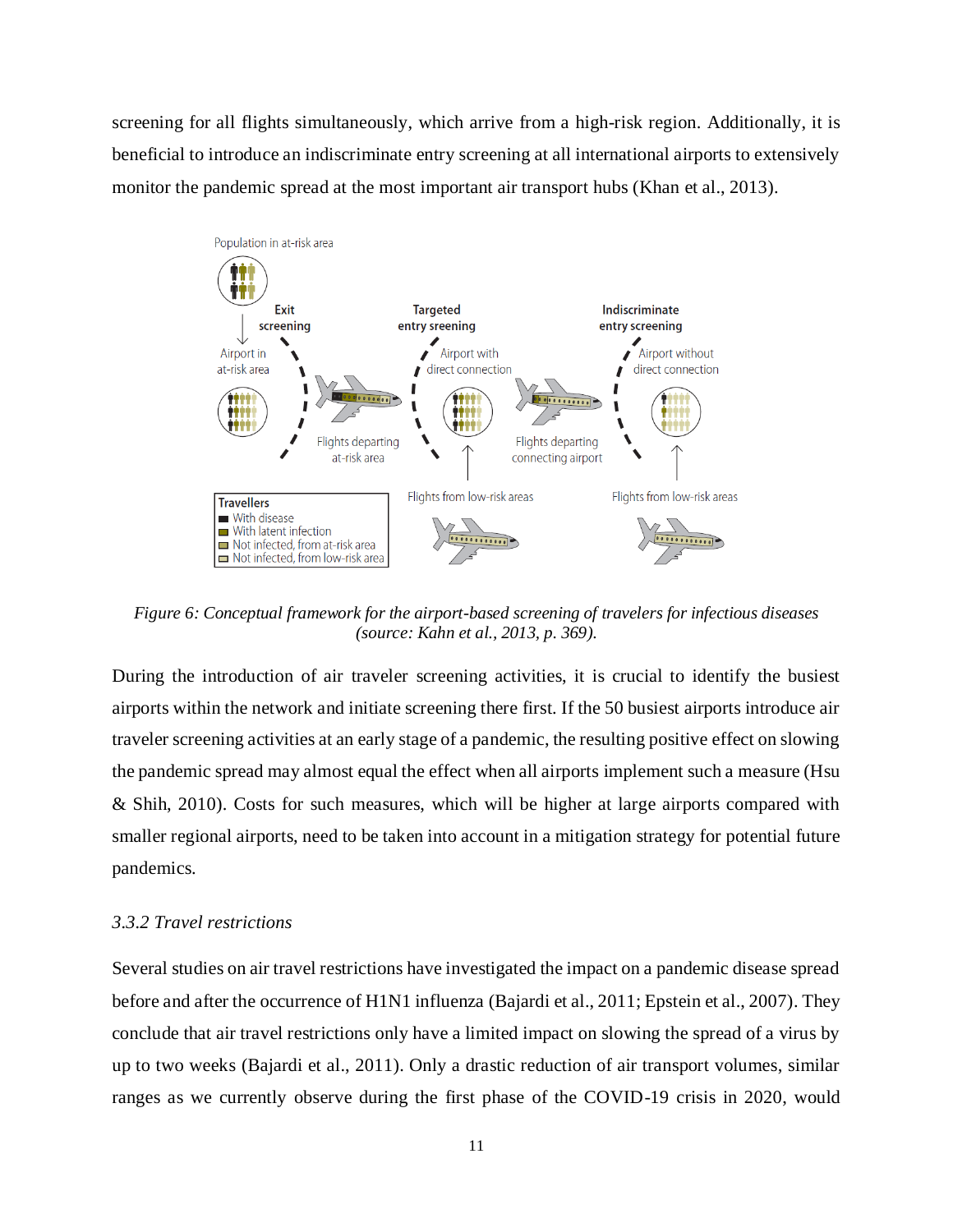provide a supporting effect in decreasing the number of global cases (Epstein et al., 2007). However, if travel restrictions enable a postponement of a pandemic disease spread, this time saved can become crucial for countries and regions to set up a surveillance system and to initiate an expansion of health care capacities. A future strategy to encounter a potential future pandemic carefully has to balance the limited benefits from travel restrictions with the potential from other measures, such as hygiene concepts and social distancing, to continue air transport operations to a certain extent even during a pandemic. As already above, this might for instance apply to air cargo supplying medical products and equipment.

## *3.3.3 Hand-hygiene mitigation strategies*

The WHO recommends frequent and thorough hand washing as one of the major mitigation options for disease spread (WHO, 2020c). Evidence from simulation supports this and identifies an increased hand cleanness at all airports impede the impact from a pandemic. Even a hand washing strategy at the 10 most important international airports within the air transport network has the potential to reduce the spread of a global pandemic (Nicolaides, Avraam, Cueto-Felgueroso, González, & Juanes, 2019). These findings underline the importance of basic yet effective mitigation measures and can be of utmost importance for the air transport system. Consequently, it would be even more effective to extend these measures and implement a feasible hygiene mitigation strategy throughout the entire D2D passenger transport chain and for employees within the air transport system. This would include increased availability of facilities for hand washing at any point in time during a journey, such as at train and metro stations, in the airport and in the cabin, and within staff facilities.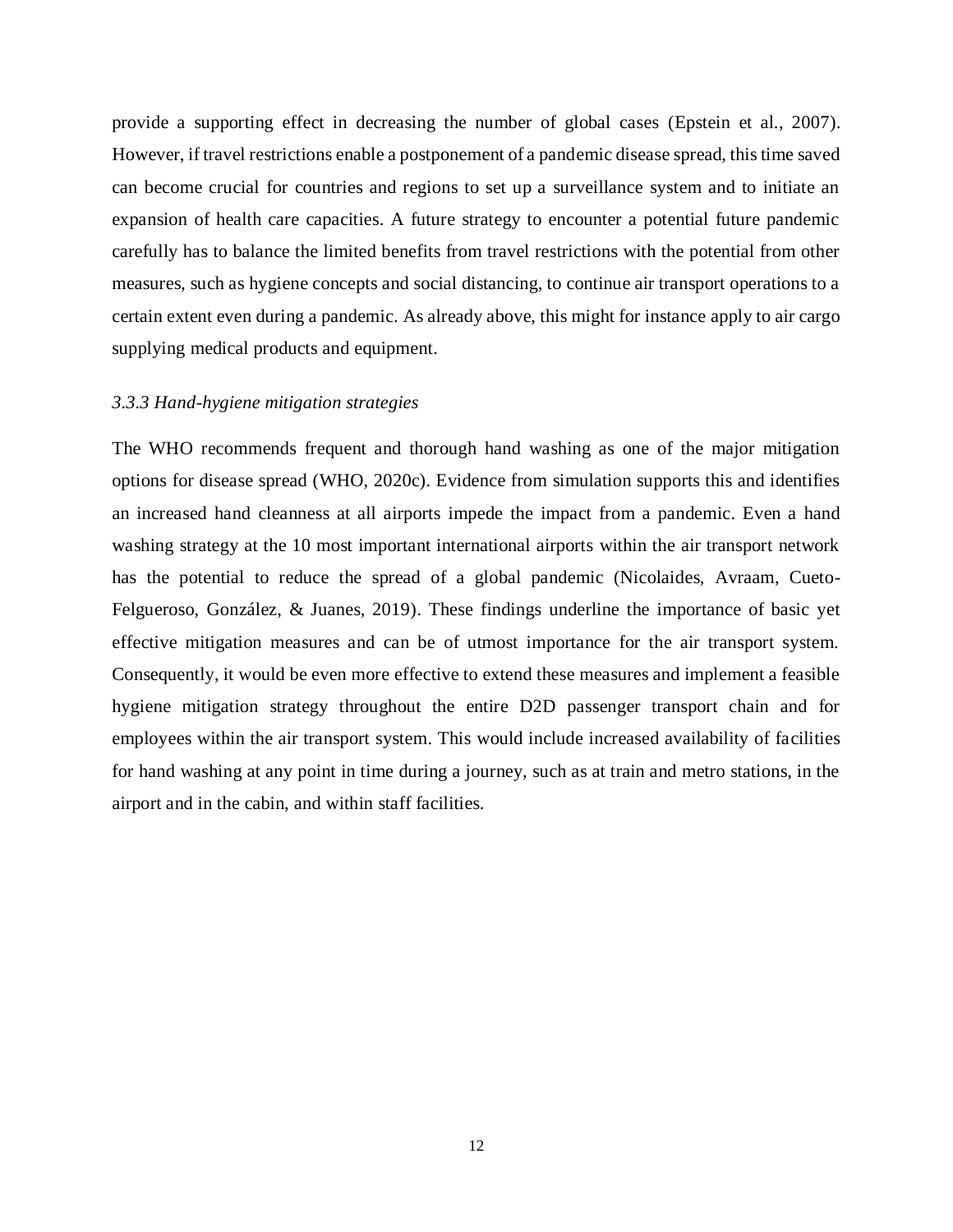# **4. Discussion and further research**

# *4.1 Managerial insights*

Holling's resilience theory of the adaptive cycle can help to structure ideas and to self-reflect in which phase a system is currently acting. The model is applicable to all kinds of crises. In the light of the adaptive cycle, the outcome after the reorganization phase for each organization is still open and uncertain. It is the stakeholder's responsibility to leverage diverse resources for recovery and the transition into the next phase of exploitation, in which an organization successfully overcomes a crisis with lots of new potential for growth and opportunities to explore. Regarding the air transport system, passengers' trust is regained in that phase and operational processes adapted towards hygiene restrictions and market consolidation trends.

|    | <b>Example</b>                                     | Possible challenges in the post-COVID-19<br>air transport system                                                                                                                                                                                                                                                                                    | <b>Solution in example</b>                                                                                                                                                                                                                                                                                                                                                                                                         |
|----|----------------------------------------------------|-----------------------------------------------------------------------------------------------------------------------------------------------------------------------------------------------------------------------------------------------------------------------------------------------------------------------------------------------------|------------------------------------------------------------------------------------------------------------------------------------------------------------------------------------------------------------------------------------------------------------------------------------------------------------------------------------------------------------------------------------------------------------------------------------|
| 1) | Novel<br>business<br>model<br>approach             | Further and accelerated airline<br>$\bullet$<br>bankruptcies and market consolidation<br>Decrease in efficient aircraft utilization<br>$\bullet$<br>Uncertainty in travel demand and travel<br>patterns                                                                                                                                             | Introduction of passenger pooling<br>and aircraft sharing concepts to<br>better allocate capacities within the<br>air transport system<br>Introducing more flexibility in<br>$\bullet$<br>assigning aircraft capacities<br>according to demand on particular<br>routes                                                                                                                                                             |
| 2) | Mobility<br>integrator<br>reducing<br>touch points | Contamination and infection with<br>SARS-CoV-2 during travel (passengers<br>& employees)<br>Increased demand for protection of<br>$\bullet$<br>passengers' personal (health) data<br>Subsequent detection of positive SARS-<br>$\bullet$<br>CoV-2 cases after journey<br>Integration of additional health checks<br>$\bullet$<br>during D2D journey | <b>Reducing of touch points for</b><br>demand side<br>Creating seamless travel door-to-<br>door towards own preferences (e.g.<br>during off-peak times, avoid long<br>transits between travel segments)<br>Strong focus on data protections of<br>users<br>Easy integration of additional travel<br>duties or touch points due to modular<br>system<br>Information and communication<br>channel with passengers<br>internationally |

*Table 1: Overview presented academic concepts and solutions (own depiction).*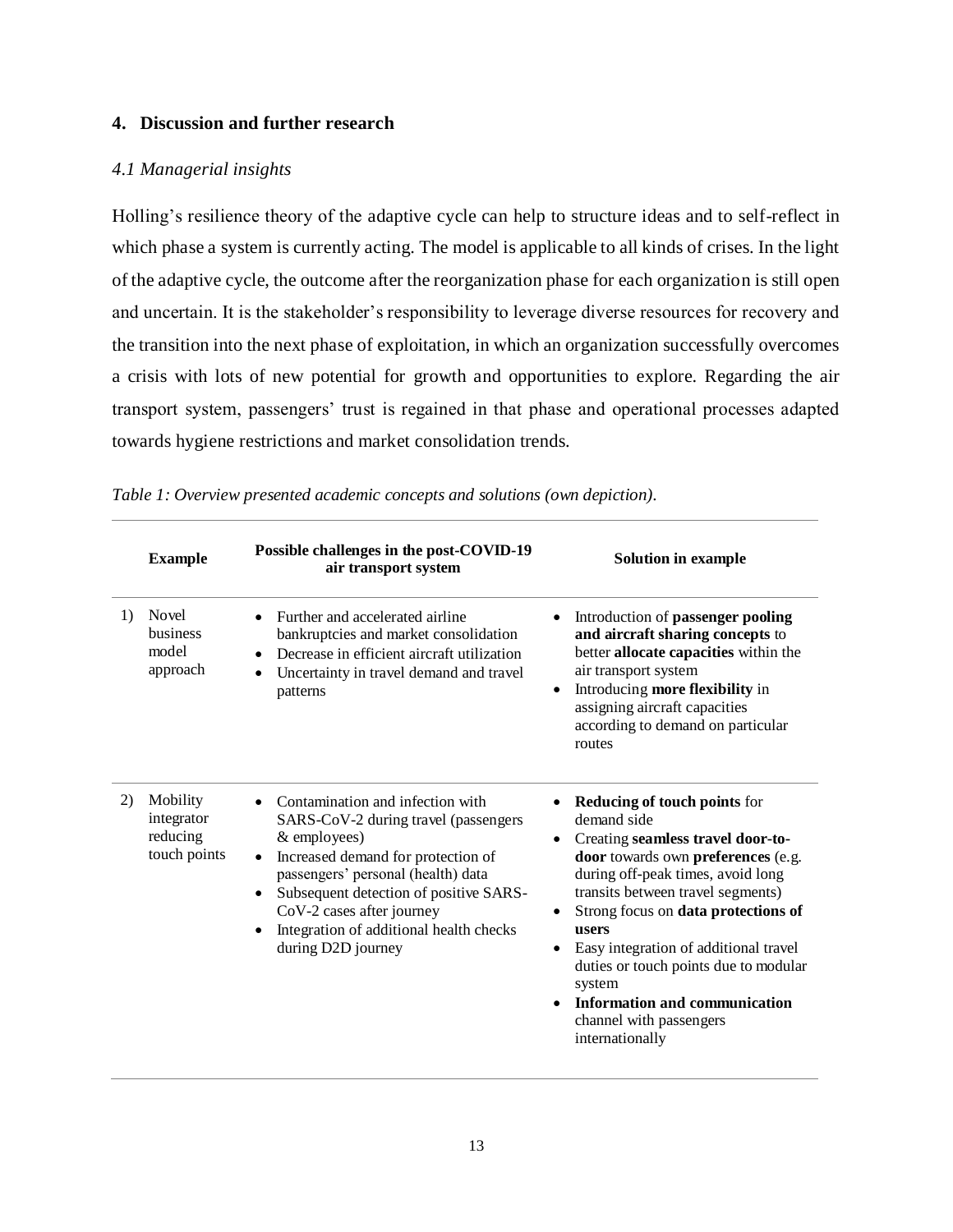|    | <b>Example</b>                    | Possible challenges in the post-COVID-19<br>air transport system                                                                                                                                                  | <b>Solution in example</b>                                                                                                                                                                                                                                                                                                                                                                                                                           |
|----|-----------------------------------|-------------------------------------------------------------------------------------------------------------------------------------------------------------------------------------------------------------------|------------------------------------------------------------------------------------------------------------------------------------------------------------------------------------------------------------------------------------------------------------------------------------------------------------------------------------------------------------------------------------------------------------------------------------------------------|
| 3) | Operational<br>health<br>concepts | • Uncontrolled and rapid disease<br>spreading across countries<br>• Concealed disease spread through<br>travelers with mild symptoms<br>• Insufficient awareness of importance of<br>hygiene among the population | <b>Airport-based screening of</b><br>travelers for infectious diseases<br>across all potential departure and<br>arrival airports<br>• Travel restrictions and travel bans<br>for travelers from regions indicated<br>as centers of infection<br>Comprehensive instructions and<br>$\bullet$<br>broad promotion of hygiene<br>concepts along the entire travel<br>chain<br>Increased availability of hygiene<br>$\bullet$<br>facilities during travel |

The discussed examples in this paper illustrate that academic concepts can support the aviation industry to maintain vital air travel operations (cf. Table 1 for a summary). Diversity is key for the transition into the next phase, and we hence argue that resilience is enabled through diversity in the current COVID-19 crisis. We urge decision makers in the air transport system to consider thought-provoking impulse from the academic field. Also basic yet effective mitigation measures throughout the entire D2D travel chain can be of utmost importance for the air transport system. It is a chance to rethink and adapt air travel towards a better system and a 'new normal'.

Conversely, we also face other challenges that need to be tackled. As the air transport system is already entering the cycle we advise decision makers to emphasize the opportunities of the current COVID-19 induced situation of air transport, and highlight required environmental measures besides the opportunities to reshape the business model, related services and processes. Other aviation scholars such as Gössling et al. (Gössling, Scott, & Hall, 2020), who understand the current situation as a chance to transform towards a more sustainable tourism, agree on this. Chances are high that if we do not tackle this pressing challenge now, we have to pass through the adaptive cycle again, facing the next external shock. However, such compounding crisis have the potential to increase complexity further (Trump & Linkov, 2020).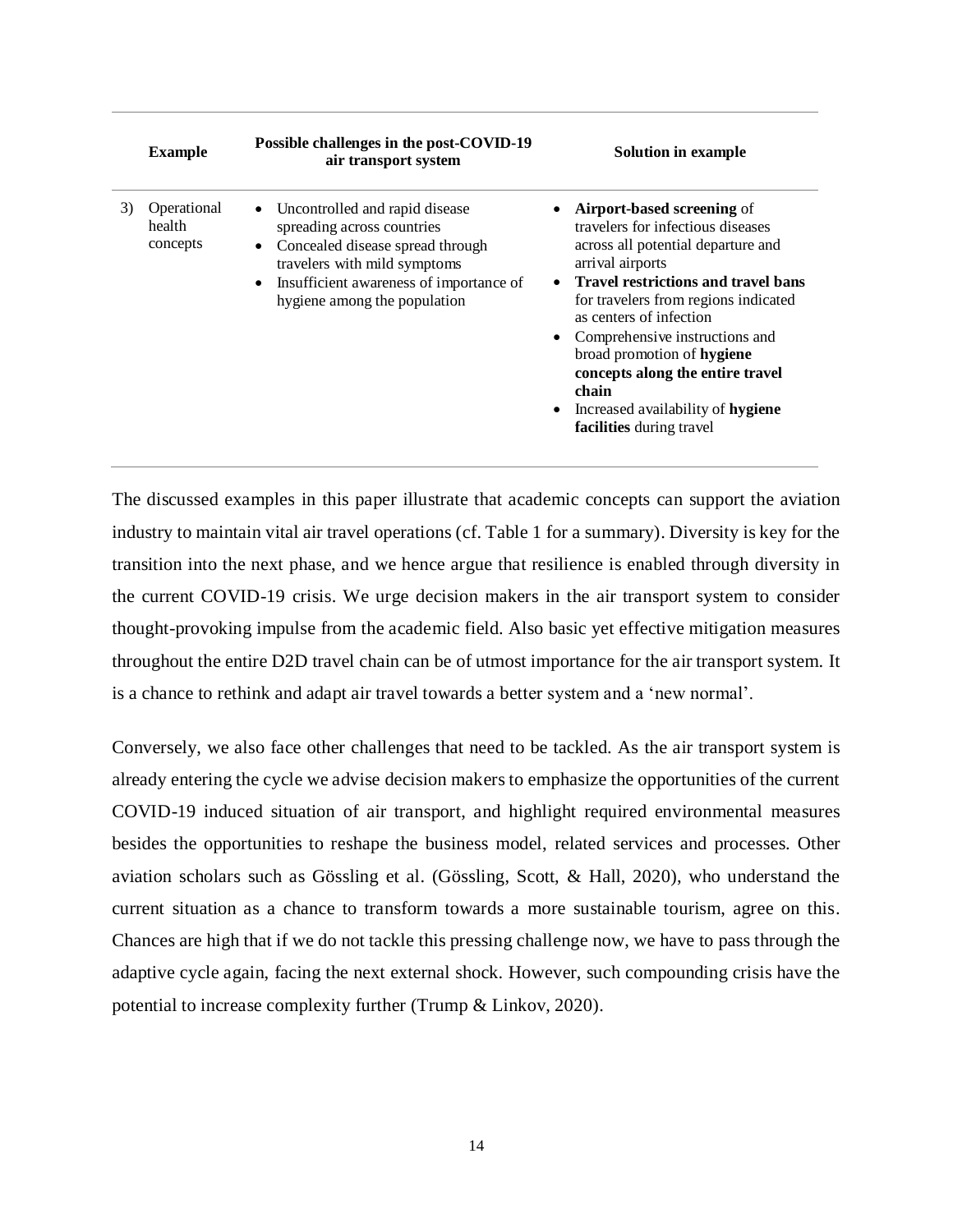### *4.2 Further research*

The presented ideas of this discussion paper exhibit initial conceptual solutions and need further development and analysis in order to obtain a detailed assessment of related benefits as well as drawbacks. Therefore, further analysis is required, for example, in the field of business model innovation and how new concepts have the potential to be beneficial for different stakeholders and the associated costs going along with these. This also includes the assessment of incentives in the form of policies or measures fostering such concepts. From a management as well as policy perspective, one should also conduct acceptance studies on the demand side to detect if such concepts can gain the trust of passengers or if additional measurements might be necessary. In addition, other potential future research is essential, such as: cost-related research regarding an international pandemic mitigation strategy; potential environmental benefits from conditions related to subsidies; and questions of whether air transport might be 'better off' not trying to return to the previous growth path but instead choosing 'sustainable growth'. It also needs to be mentioned that the focus of this discussion paper is on the passenger demand side. Measurements to support the operational work of employees working within the air transport system are not considered here but need to be discussed in further research. The system would also need to regain the employees' trust back.

#### **5. Conclusion**

This paper elaborates how academic concepts can support the air transport system to cope with exogenous shocks, taken the present COVID-19 crisis as a current example. Holling's resilience theory of the adaptive cycle is used as the underlying theory to explore the question: *how can the air transport system reorganize to regain passengers' trust, and how to keep operations running in the post-COVID-19 world.* We define that the air transport system is currently in the release phase, facing extreme disturbances due to the COVID-19 crisis and the direct and indirect implications on air travel. Three operational approaches are presented in more detail: we discuss how a mobility integrator and operational health concepts could help to regain passengers' trust into air travel. In addition, the airline industry can be subject to major structural changes such as a move towards innovative business model approaches, which include a rethinking of current airlineaircraft ownership model. Since this sector is severely hit, the introduction of potentially disruptive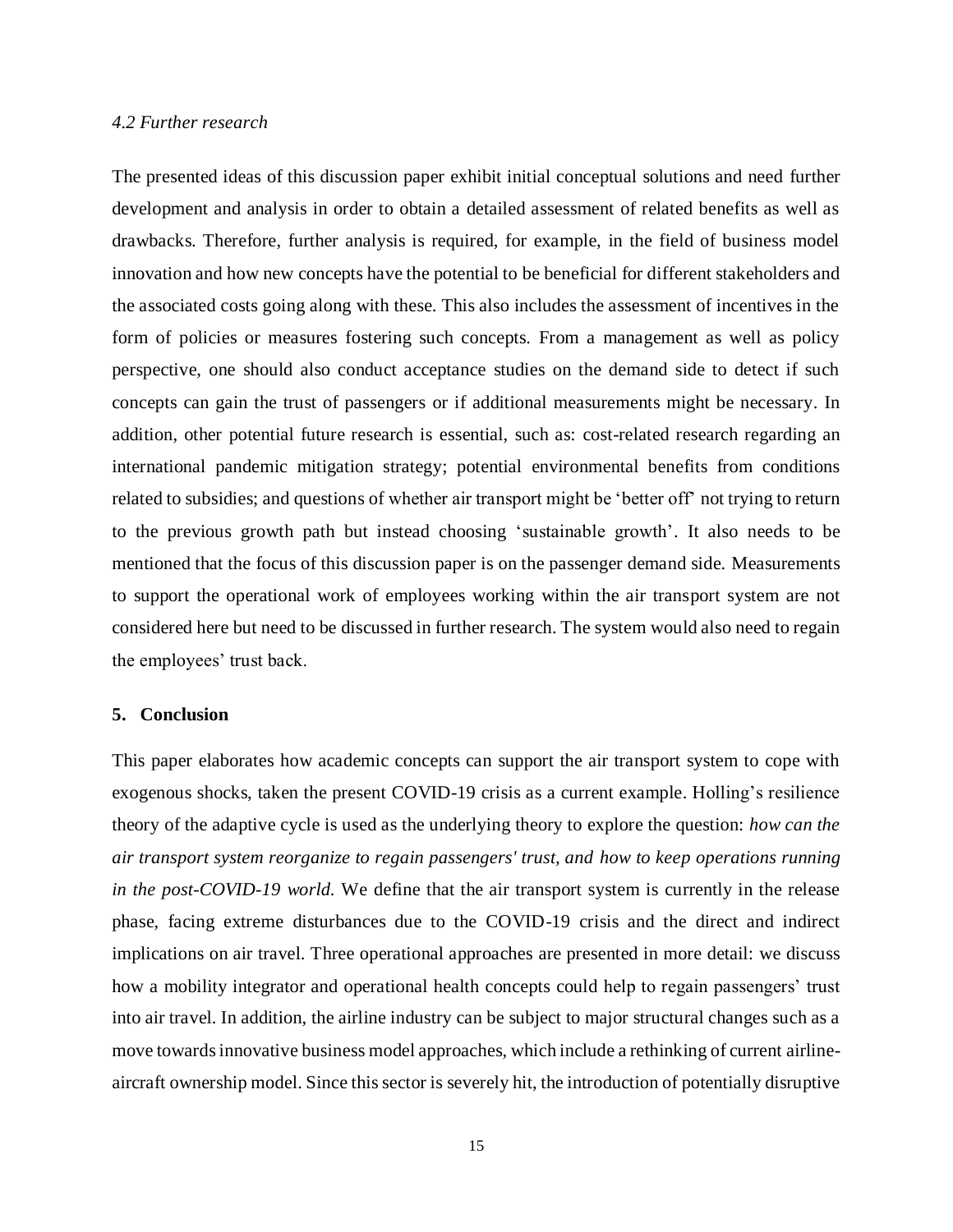innovations, as highlighted above, may foster a competitive advantage for first-movers, enable a restructuring of the industry towards achieving emission reduction goals, and at the same time potentially reduce risks and offer the potential for cost reductions.

Finally, we urge decision makers in the air transport system to consider thought-provoking impulse from the academic field to tackle the current challenges of the COVID-19 crisis but also to keep environmental goals in mind.

# **Reference List**

- Air Transport Action Group (ATAG) (2018). *Aviation: Benefits Beyond Borders.* Retrieved May 12, 2020, from https://aviationbenefits.org/downloads/aviation-benefits-beyond-borders/.
- Amundsen, H. (2012). Illusions of Resilience? An Analysis of Community Responses to Change in Northern Norway. *Ecology and Society, 17*(4).
- Bajardi, P., Poletto, C., Ramasco, J. J., Tizzoni, M., Colizza, V., & Vespignani, A. (2011). Human mobility networks, travel restrictions, and the global spread of 2009 H1N1 pandemic. *PloS one, 6*(1), e16591.
- Daon, Y., Thompson, R. N., & Obolski, U. Estimating COVID-19 outbreak risk through air travel. *medRxiv, 2020*.
- Duchek, S., Raetze, S., & Scheuch, I. (2019). The role of diversity in organizational resilience: a theoretical framework. *Business Research, 25*(1), 90.
- Epstein, J. M., Goedecke, D. M., Yu, F., Morris, R. J., Wagener, D. K., & Bobashev, G. V. (2007). Controlling pandemic flu: the value of international air travel restrictions. *PloS one, 2*(5), e401.
- Fath, B. D., Dean, C. A., & Katzmair, H. (2015). Navigating the adaptive cycle: an approach to managing the resilience of social systems. *Ecology and Society, 20*(2).
- Gold, L., Balal, E., Horak, T., Cheu, R. L., Mehmetoglu, T., & Gurbuz, O. (2019). Health screening strategies for international air travelers during an epidemic or pandemic. *Journal of Air Transport Management, 75*, 27–38.
- Gössling, S., Scott, D., & Hall, C. M. (2020). Pandemics, tourism and global change: a rapid assessment of COVID-19. *Journal of Sustainable Tourism, 12*(5), 1–20.
- Holling, C. S. (2001). Understanding the Complexity of Economic, Ecological, and Social Systems. *Ecosystems, 4*(5), 390–405.
- Höser, M., & Kluge, U. (2020). Supporting door-to-door air travel: Towards a privacy preserving virtual assistant for passengers. *(Manuscript submitted for publication)*.
- Hsu, C.-I., & Shih, H.-H. (2010). Transmission and control of an emerging influenza pandemic in a small-world airline network. *Accident; analysis and prevention, 42*(1), 93–100.
- IATA (2020). *Guidance for Cabin Operations During and Post Pandemic.* Retrieved May 07, 2020, from IATA:

https://www.iata.org/contentassets/df216feeb8bb4d52a3e16befe9671033/iata-guidance-cabinoperations-during-post-pandemic.pdf.

International Air Transport Association (IATA) (2020). *IATA Economics' Chart of the Week, July 30: Five years to return to the pre-pandemic level of passenger demand,* from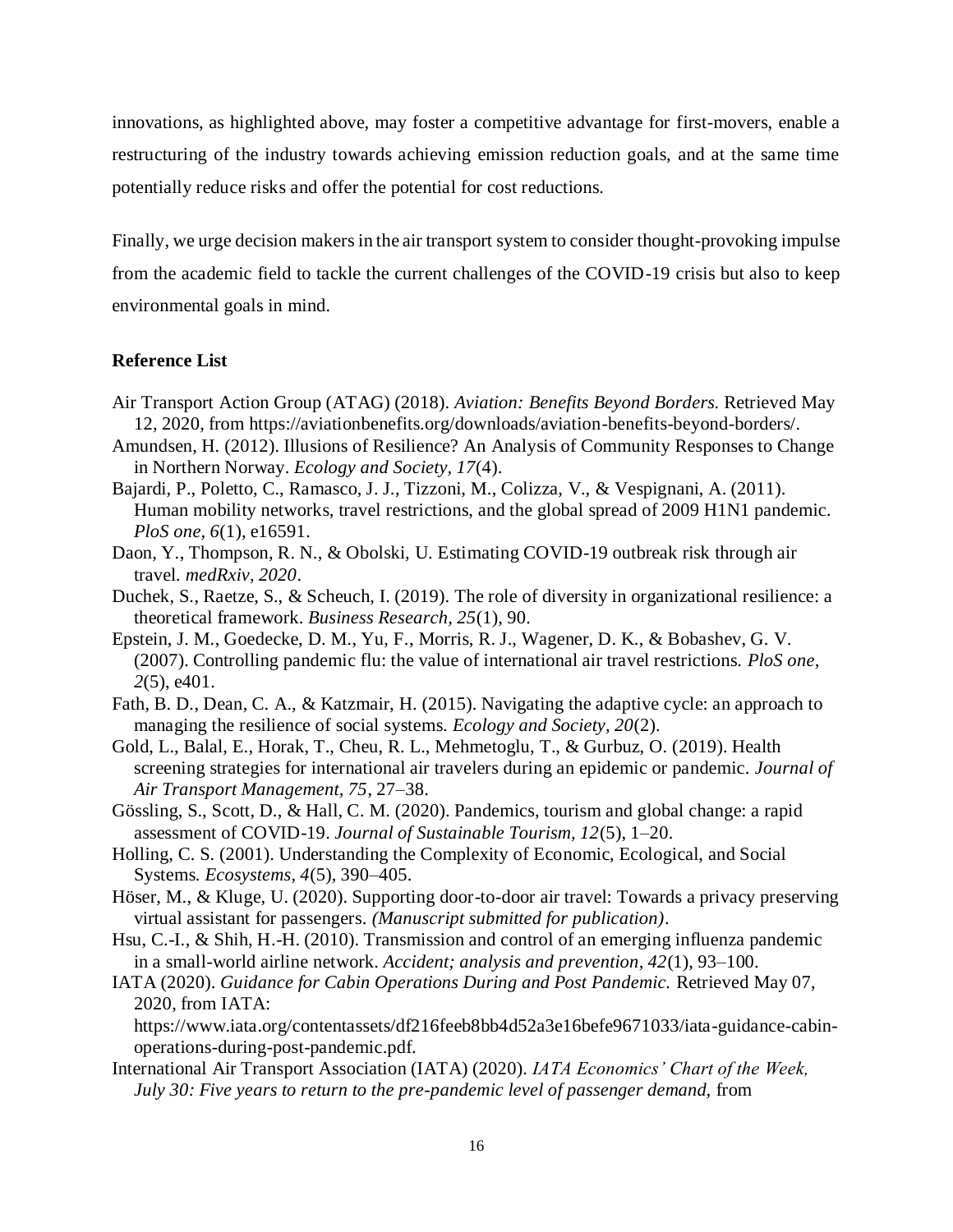International Air Transport Association (IATA):

https://www.iata.org/en/publications/economics/.

- Johns Hopkins University (2020). *COVID-19 Dashboard by the Center for Systems Science and Engineering (CSSE) at Johns Hopkins University (JHU).* Retrieved August 03, 2020, from https://gisanddata.maps.arcgis.com/apps/opsdashboard/index.html#/bda7594740fd402994234 67b48e9ecf6.
- Khan, K., Eckhardt, R., Brownstein, J. S., Naqvi, R., Hu, W., Kossowsky, D., et al. (2013). Entry and exit screening of airline travellers during the A(H1N1) 2009 pandemic: a retrospective evaluation. *Bulletin of the World Health Organization, 91*(5), 368–376.
- Kluge, U., Ringbeck, J., & Spinler, S. (2020). Door-to-door travel in 2035 A Delphi study. *Technological Forecasting and Social Change, 157*(August), 120096, doi: 10.1016/j.techfore.2020.120096.
- Nicolaides, C., Avraam, D., Cueto-Felgueroso, L., González, M. C., & Juanes, R. (2019). Handhygiene mitigation strategies against global disease spreading through the air transportation network. *Risk Analysis, 3*.
- OAG Official Airline Guide (2018). *Scheduled flight data 2018.*
- Paul, A., Engelmann, M., Koops, L., Steinweg, D., Troeltsch, F., van Wensveen, J., & Hornung, M. (2019). Emission reduction potential across the long-haul air traffic network. In Deutsche Gesellschaft für Luft- und Raumfahrt (DGLR) (Ed.), *68. Deutscher Luft- und Raumfahrtkongress (DLRK)* .
- Pearce, B. (2020a). *COVID 19: June data and revised air travel outlook,* from International Air Transport Association (IATA): https://www.iata.org/en/publications/economics/.
- Pearce, P. (2020b, April 14). *1st Online Panel Discussion The Coronavirus Outbreak: An Unprecedent Shock for Aviation – What Now?* G.A.R.S. Online Webinar,
- Plötner, K. O., Rothfeld, R., Urban, M., & Hornung, M. (2017a). Aircraft On-Demand Sharing Model: Cost Reduction Potential for Short-to-Medium Range Passenger Aircraft Inventories. In Deutsche Gesellschaft für Luft- und Raumfahrt (DGLR) (Ed.), *66. Deutscher Luft- und Raumfahrtkongress (DLRK)* .
- Plötner, K. O., Urban, M., & Hornung, M. (2017b). Potential of Aircraft On-Demand Sharing Model for Large Commercial Aircraft. In Air Transport Research Society (Ed.), *21st ATRS World Conference* .
- Sabre Data & Analytics Market Intelligence (2016). *Data selected for the years between 2010 and 2017.*
- Schulz, T., Gewald, H., & Böhm, M. (2018). The long and winding road to smart integration of door-to-door mobility services: an analysis of the hindering influence of intra-role conflicts. In Association for Infomration Systems (Ed.), *ECIS Proceedings* .
- SITA (2020). *A 'New Normal': The changing face of air transport post-COVID-19.* Retrieved May 12, 2020, from https://comms.sita.aero/rs/089-ZSE-857/images/a-new-normal-postcovid-19-white-

paper.pdf?mkt\_tok=eyJpIjoiTldRMk5UVTRNalZtT1dKbCIsInQiOiJPdHV0MVwvVVdPUm N4bzcyMTV6c0kxalVoREo2ZXhpd2ptM1pIVWJ6dVc3UUFFSm5yNzJ3T0tVekVnMzNpc WdyU3FNdXU5NXFqbm80K3BZNDNUcGloTGRrYTlSUUFvOGdDeXBBcU9ld1ZBaUYx WW00VFpNeHJqaVR3djhmWEo2SGsifQ%3D%3D.

Steinweg, D. M., Büchter, K.-D., Engelmann, M., Habersetzer, A., Kluge, U., & Paul, A. (2020). A Business Model for Slow Flying Hydrogen Powered Long Range Aircraft. *work in progress*.